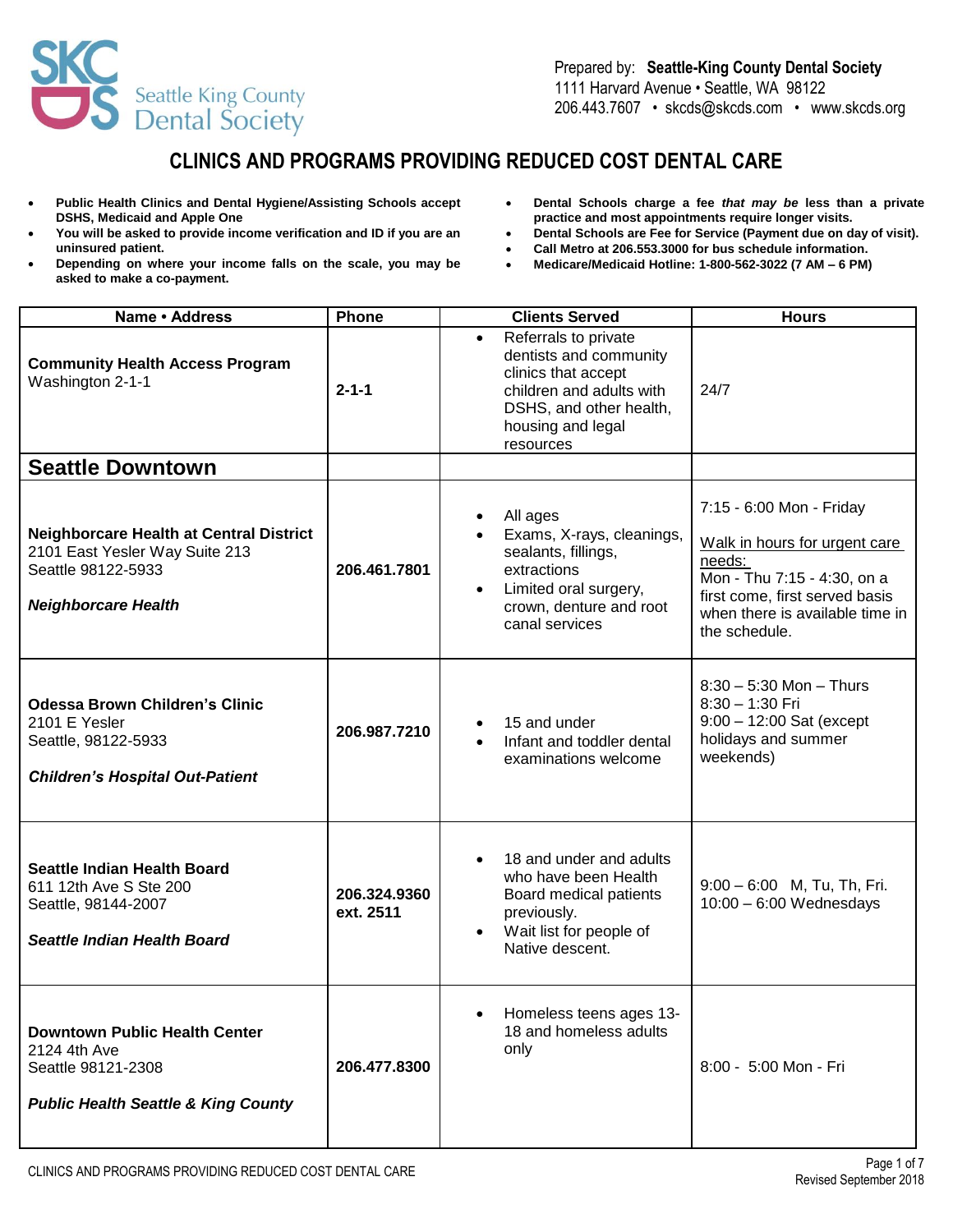| Name • Address                                                                                                                                   | Phone                              | <b>Clients Served</b>                                                                                                                                                                                                                                                                                     | <b>Hours</b>                                                                                                                                                        |
|--------------------------------------------------------------------------------------------------------------------------------------------------|------------------------------------|-----------------------------------------------------------------------------------------------------------------------------------------------------------------------------------------------------------------------------------------------------------------------------------------------------------|---------------------------------------------------------------------------------------------------------------------------------------------------------------------|
| <b>International District Clinic</b><br>720 8 <sup>th</sup> Ave S #100<br>Seattle, 98104-3033<br><b>International Community Health Services</b>  | 206.788.3757                       | All ages<br>Exams, X-rays, cleanings,<br>fillings, crowns.<br>Root canal<br>therapies/Endodontics                                                                                                                                                                                                         | $7:30 - 6:00$ Mon - Sat                                                                                                                                             |
| <b>Union Gospel Mission</b><br>318 2 <sup>nd</sup> Ave Extension South<br>Seattle 98104<br><b>Seattle Union Gospel Mission</b>                   | 206.621.7695<br>Ask for<br>Juanita | Homeless staying at the<br>$\bullet$<br>Mission, disabled, and<br>seniors who are low-<br>income, no-income or on<br>food stamps.<br>Starting Sept. 2014, a<br>$\bullet$<br>\$20 fee will be charged<br>for every visit.<br>Exams, fillings, limited<br>$\bullet$<br>extractions, limited root<br>canals. | To make an appointment, call<br>10:00 - 2:00 Mon - Fri                                                                                                              |
| <b>Northeast King County</b>                                                                                                                     |                                    |                                                                                                                                                                                                                                                                                                           |                                                                                                                                                                     |
| <b>Bellevue Medical &amp; Dental Clinic</b><br>1050 140 <sup>th</sup> Ave NE<br>Bellevue 98005<br><b>International Community Health Services</b> | 425.373.3030                       | All ages<br>Exams, X-rays, cleanings,<br>fillings, crowns.<br>Root canal, extractions<br>$\bullet$<br>and dentures on a case<br>by cases basis.                                                                                                                                                           | Mon - Sat 7:30 am - 6:00 pm                                                                                                                                         |
| <b>Children's Hospital &amp; Regional</b><br><b>Medical Center</b><br>4800 Sand Point Way NE<br>Seattle 98105-3901<br><b>Children's Hospital</b> | 206.987.2243                       | Ongoing care for<br>medically-compromised &<br>developmentally delayed<br>children.                                                                                                                                                                                                                       | 8:00 - 5:00 Mon - Fri.<br><b>General Public Emergencies:</b><br>17 and under if patient does<br>not have a regular dentist                                          |
| <b>HealthPoint</b><br>10414 Beardslee Blvd #201<br>Bothell, WA 98011<br><b>HealthPoint</b>                                                       | 425.424.6350                       | All Ages<br>Call for more information.                                                                                                                                                                                                                                                                    | 7:30 - 5:30: Mon - Fri<br>8:30 - 12:30 Saturday<br><b>Urgent Care Hours:</b><br>On a first come, first served<br>basis. Should arrive at 7:30                       |
| <b>HealthPoint</b><br>16345 NE 87 <sup>th</sup> St, Bldg. C2<br>Redmond 98052-3503<br><b>HealthPoint</b>                                         | 425.883.8000                       | All ages<br>Call for more information.                                                                                                                                                                                                                                                                    | $7:30 - 4:00$ Mon - Fri<br><b>Urgent Care Hours:</b><br>Monday - Friday 7:45 am until<br>noon, on a first come, first<br>served basis. Should arrive<br>by 7:30 am. |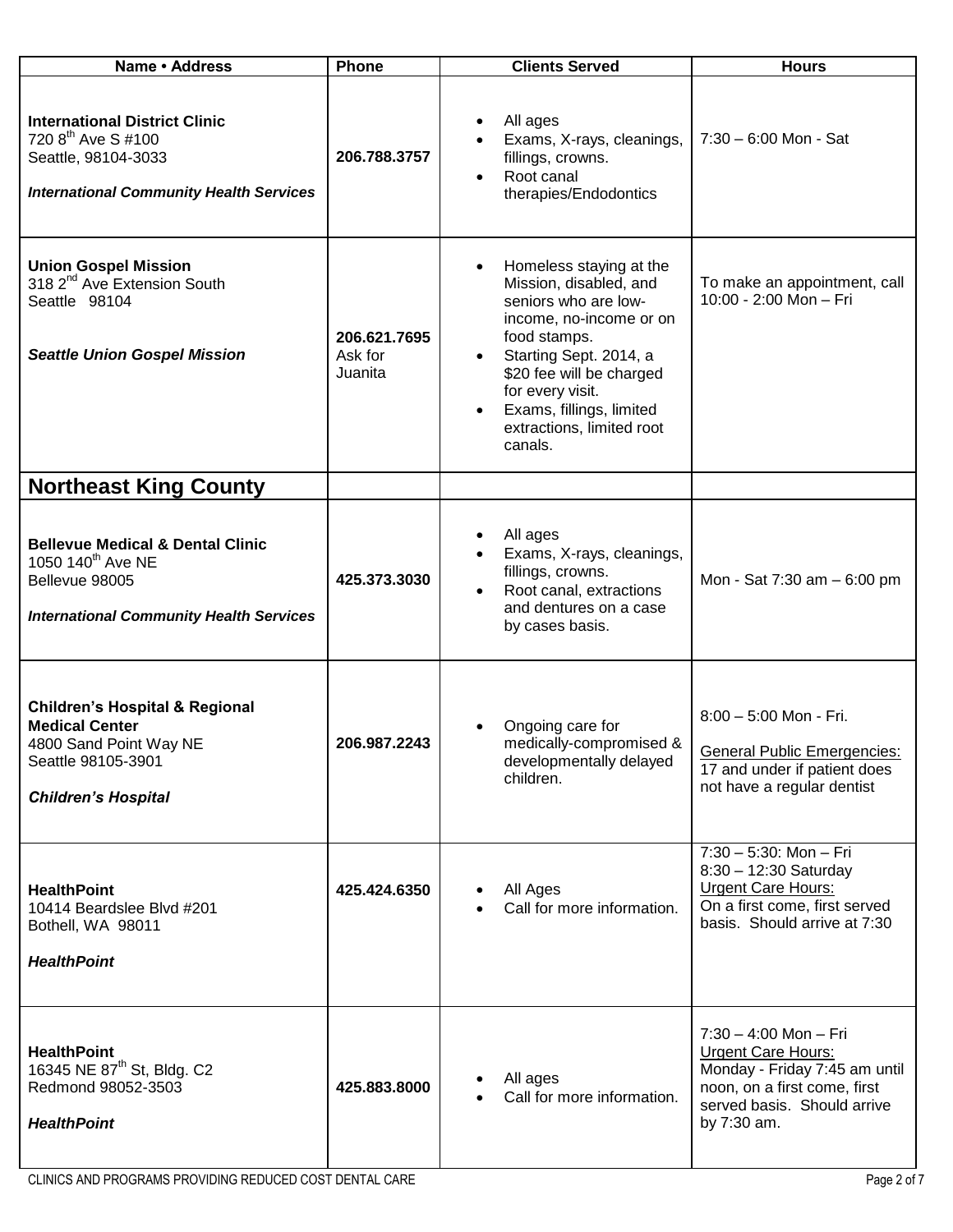| Name · Address                                                                                                                                                                        | Phone                                                                            | <b>Clients Served</b>                                                                                                                                                                                                                                                                                                                                                                                              | <b>Hours</b>                                                                                                     |
|---------------------------------------------------------------------------------------------------------------------------------------------------------------------------------------|----------------------------------------------------------------------------------|--------------------------------------------------------------------------------------------------------------------------------------------------------------------------------------------------------------------------------------------------------------------------------------------------------------------------------------------------------------------------------------------------------------------|------------------------------------------------------------------------------------------------------------------|
| Lake Washington Institute of<br><b>Technology Dental Clinic</b><br>11605 132 <sup>nd</sup> Ave NE, #E107<br>Kirkland, 98034-8506<br>Lake Washington Institute of<br><b>Technology</b> | 425.739.8130                                                                     | 3 years and older<br>Cleanings, crown and<br>bridge, fillings, root<br>canals: anterior (front) &<br>posterior (back)                                                                                                                                                                                                                                                                                              | $8:00 - 4:30$ Mon - Thu<br>Limited Fri hours.<br>When school is in session.                                      |
| Sea Mar-Bellevue Medical & Dental<br><b>Clinic</b><br>3801 150 <sup>th</sup> Ave SE<br>Bellevue 98006<br><b>Seattle Community Health Center</b>                                       | 425.998.5980                                                                     | Adult routine care and<br>$\bullet$<br>emergency care<br>Sliding fee scale<br>Pediatric exams,<br>preventive care and<br>limited orthodontic                                                                                                                                                                                                                                                                       | 8:00 - 5:00 Mon - Fri                                                                                            |
| <b>University of WA School of Dentistry</b><br>1959 NE Pacific, #D322<br><b>Health Sciences Building</b><br>Seattle 98195<br><b>University of Washington</b>                          | 206.616.6996<br><b>Inquires</b><br>206.543.5850<br>Limited<br><b>Urgent Care</b> | All ages suitable for<br>teaching needs.<br>Patients must have time<br>to commit to longer<br>appointments.<br>There are screening and<br>appointment fees, and no<br>sliding fee scale.                                                                                                                                                                                                                           | 8:00 - 5:00 Mon - Fri<br>Quarter Sessions only.                                                                  |
| <b>University of WA Center for Pediatric</b><br><b>Dentistry</b><br>6222 NE 74th St<br>Seattle 98115<br><b>University of Washington &amp; Seattle</b><br><b>Children's Hospital</b>   | 206.543.5800                                                                     | Pediatric care for children<br>$\bullet$<br>ages birth through 18 and<br>children with special<br>needs ages birth through<br>20.<br>Services include<br>preventive (examinations,<br>cleanings, sealants);<br>restorative (fillings,<br>stainless-steel crowns);<br>sedation and general<br>anesthesia; and social<br>work (to help arrange<br>transportation and assist<br>with financial aid).<br>Accepts DSHS. | 8:00 - 5:00 Mon - Fri                                                                                            |
| <b>Southeast King County</b>                                                                                                                                                          |                                                                                  |                                                                                                                                                                                                                                                                                                                                                                                                                    |                                                                                                                  |
| <b>Neighborcare Health at Pacific Tower</b><br>1200 12th Ave S 4th Floor<br>Seattle 98144<br><b>Neighborcare Health</b>                                                               | 206.548.5850                                                                     | All ages<br>Exams, X-rays, cleanings,<br>sealants, fillings,<br>extractions.<br>Limited oral surgery,<br>crown, denture and root<br>canal services.                                                                                                                                                                                                                                                                | $7:00 - 6:00$ Mon - Fri<br>Limited emergency services:<br>are available for adult patients<br>over the age of 18 |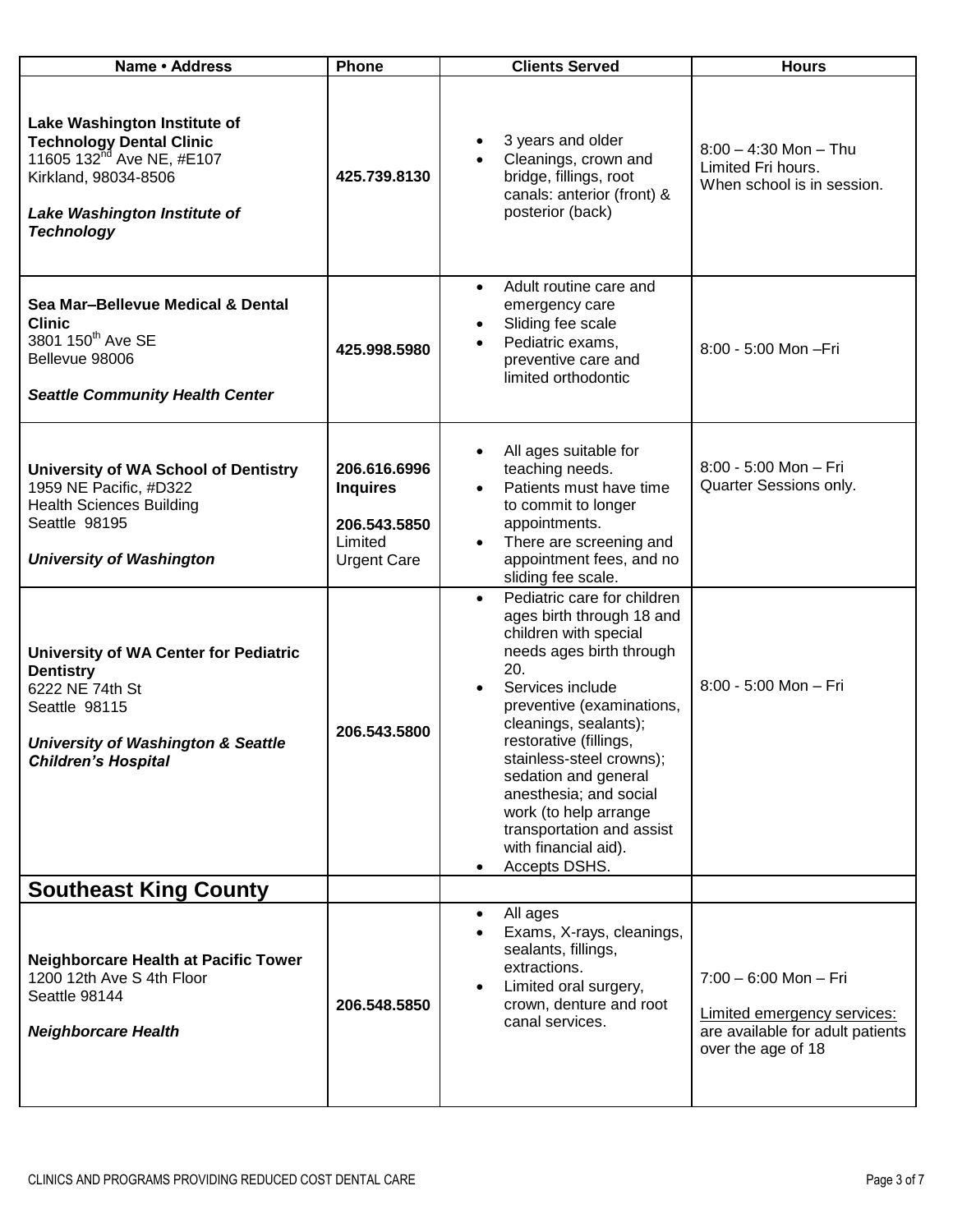| Name · Address                                                                                                                                | Phone        | <b>Clients Served</b>                                                                                                                                                                                       | <b>Hours</b>                                                                                                                                                                          |
|-----------------------------------------------------------------------------------------------------------------------------------------------|--------------|-------------------------------------------------------------------------------------------------------------------------------------------------------------------------------------------------------------|---------------------------------------------------------------------------------------------------------------------------------------------------------------------------------------|
| <b>Columbia Public Health Center</b><br>4400 37th Ave S<br>Seattle 98118-1609<br><b>Public Health Seattle &amp; King County</b>               | 206.535.4650 | All ages but adults; low<br>$\bullet$<br>income young adults and<br>postpartum women with<br>Medicaid.<br>Exam, cleanings, fillings,<br>$\bullet$<br>limited root canals, simple<br>extractions and x-rays. | Monday - Thursday,<br>$8:30 - 6:30$<br>Friday $8:00 - 5:00$                                                                                                                           |
| <b>Eastgate Public Health Dental Clinic</b><br>14350 SE Eastgate Way<br>Bellevue 98007-6458<br><b>Public Health Seattle &amp; King County</b> | 206.477.8000 | All ages; low income<br>young adults, postpartum<br>women and adults with<br>Medicaid.<br>Exam, cleanings, x-rays,<br>$\bullet$<br>fillings, and simple<br>extractions.                                     | M, T, TH, F<br>$8:00 - 5:00$<br>Wednesdays vary - call for<br>details                                                                                                                 |
| <b>HealthPoint</b><br>126 Auburn Ave, Suite 100<br>Auburn, 98002<br><b>HealthPoint</b>                                                        | 253.804.8713 | All ages<br>Call for more information.                                                                                                                                                                      | $7:30 - 5:30$ Mon - Fri<br>8:15 - 12:30 Saturday<br><b>Urgent Care Hours:</b><br>on a first come, first served<br>basis. Should arrive by 7:30<br>am.                                 |
| <b>HealthPoint</b><br>403 E Meeker St.<br>Kent, 98031-5904<br><b>HealthPoint</b>                                                              | 253.796.4071 | All ages<br>Call for more information.                                                                                                                                                                      | $7:30 - 5:30$ Mon - Fri.<br>8:00 - 12:00 Saturday<br><b>Urgent Care Hours:</b><br>Monday 7:15 am until noon,<br>on a first come, first served<br>basis.                               |
| Neighborcare Health at Rainier Beach<br>9245 Rainier Ave S<br>Seattle 98118<br><b>Neighborcare Health</b>                                     | 206.461.6981 | All ages<br>exams, X-rays, cleanings,<br>sealants, fillings,<br>extractions<br>limited oral surgery,<br>$\bullet$<br>crown, denture and root<br>canal services                                              | $6:45 - 5:30$ Mon - Fri<br>Walk in hours for urgent care<br>needs:<br>Mon-Fri 7:00 - 4:00, on a first<br>come, first served basis when<br>there is available time in the<br>schedule. |
| <b>Renton Public Health Center</b><br>3201 NE 7 <sup>th</sup> St.<br><b>Renton 98056</b><br><b>Public Health Seattle &amp; King County</b>    | 206.477.0100 | All ages; low income<br>$\bullet$<br>young adults, postpartum<br>women and adults with<br>Medicaid.<br>Exam, cleanings, x-rays,<br>$\bullet$<br>fillings, and simple<br>extractions.                        | 8:00 - 5:00 Mon - Fri                                                                                                                                                                 |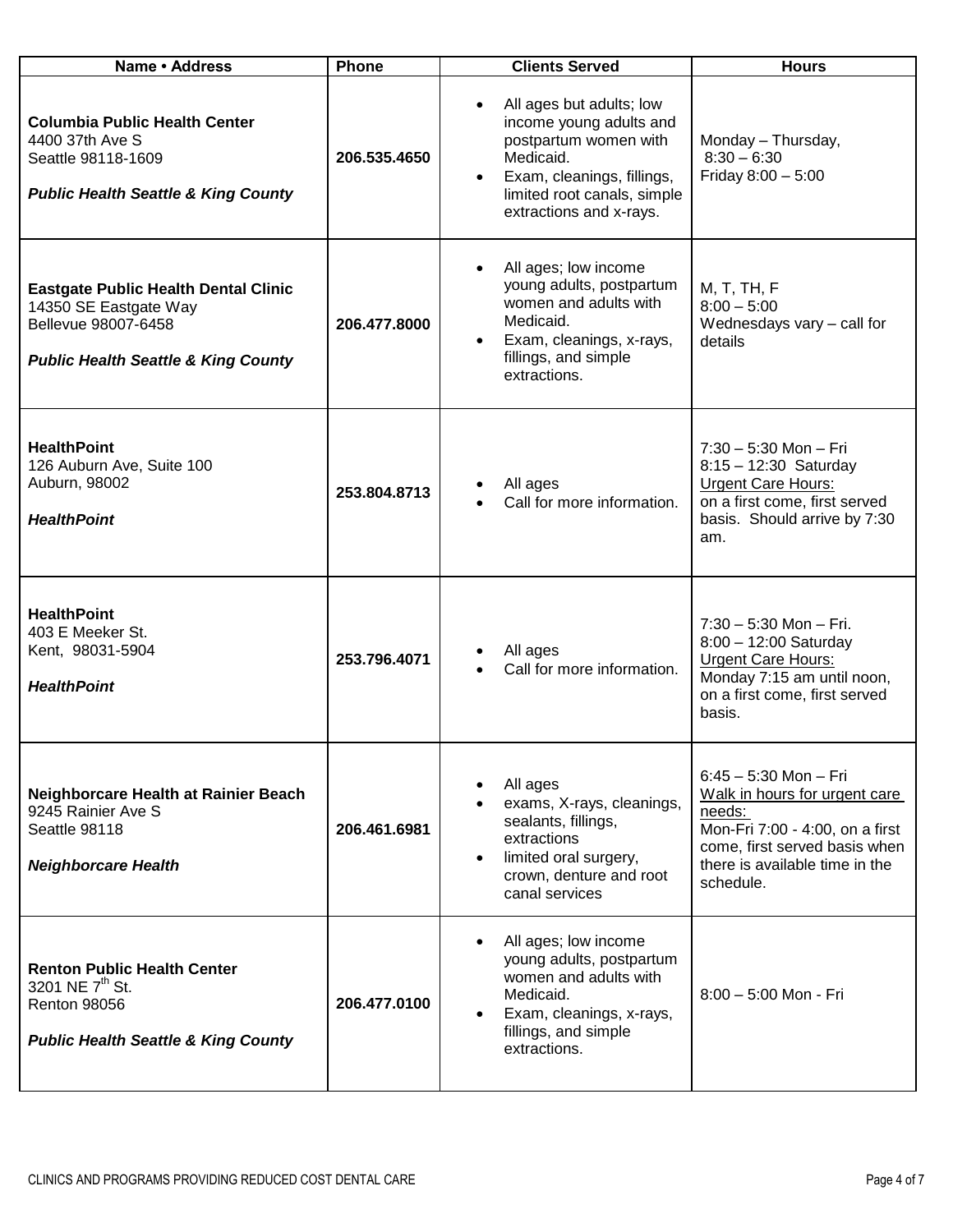| Name · Address                                                                                                                      | Phone        | <b>Clients Served</b>                                                                                                                                                                                                                                                                     | <b>Hours</b>                                                                                                                                                                                                                   |
|-------------------------------------------------------------------------------------------------------------------------------------|--------------|-------------------------------------------------------------------------------------------------------------------------------------------------------------------------------------------------------------------------------------------------------------------------------------------|--------------------------------------------------------------------------------------------------------------------------------------------------------------------------------------------------------------------------------|
| <b>Renton Technical College Dental Clinic</b><br>3000 NE 4th Street<br>Renton, 98056-4195<br><b>Renton Technical College</b>        | 425.235.2297 | 13-17 with parental<br>$\bullet$<br>consent limited treatment<br>options and<br>18 & over.<br>Bridges, cleanings,<br>crowns, fillings, partials,<br>anterior (front) & posterior<br>(back), root canals and<br>simple extractions.<br>Selected cases<br>dependent on Dr.<br>availability. | 8:00 - 2:00 Mon & Wed.<br>Days may vary during quarter<br>session.<br>January through August.                                                                                                                                  |
| <b>Southwest King County</b>                                                                                                        |              |                                                                                                                                                                                                                                                                                           |                                                                                                                                                                                                                                |
| Neighborcare Health at Georgetown<br>6200 13th Ave S<br>Seattle 98108-2706<br><b>Neighborcare Health</b>                            | 206.461.6943 | All ages<br>Exams, X-rays, cleanings,<br>sealants, fillings,<br>extractions<br>Limited oral surgery,<br>crown, denture and root<br>canal services                                                                                                                                         | 7:15 - 6:00 Mon - Fri.<br>$(12:15 - 1:00$ Closed for<br>lunch)<br>Walk in hours for urgent care<br>needs:<br>Mon- Fri. 7:15 - 4:30, on a<br>first come, first served basis<br>when there is available time in<br>the schedule. |
| <b>HealthPoint- Midway Clinic</b><br>26401 Pacific Hwy. S., 2 <sup>nd</sup> Floor<br>Des Moines, WA 98198<br><b>HealthPoint</b>     | 206.870.3600 | All ages<br>Call for more information.                                                                                                                                                                                                                                                    | 7:30 - 5:00 Mon - Fri<br>8:30 - 12:30 Saturday<br><b>Urgent Care Hours:</b><br>On a first come, first served<br>basis.<br>Should arrive at 7:30                                                                                |
| <b>HealthPoint</b><br>33431 13th PIS<br>Federal Way 98003.6357<br><b>HealthPoint</b>                                                | 253.874.7646 | All Ages<br>Call for more information.                                                                                                                                                                                                                                                    | 7:45 - 4:00 Mon - Fri<br><b>Urgent Care Hours:</b><br>Thursday 7:45 am until noon,<br>on a first come, first served<br>basis. Should arrive by 7:30<br>am.                                                                     |
| Neighborcare Health at High Point<br>6020 35 <sup>th</sup> Ave SW<br>Seattle 98126<br><b>Neighborcare Health</b>                    | 206.461.6966 | All ages<br>Exams, X-rays, cleanings,<br>sealants, fillings,<br>extractions.<br>Limited oral surgery,<br>crown, denture and root<br>canal services.                                                                                                                                       | 7:00 - 5:30 Mon. - Fri<br>$9:00 - 1:00$ Saturday<br>Walk in hours for urgent care<br>needs:<br>Mon - Fri, 6:45 - 4:00, on a<br>first come, first served basis<br>when there is available time in<br>the schedule.              |
| <b>Holly Park Medical &amp; Dental Clinic</b><br>3815 S Othello<br>Seattle, 98118<br><b>International Community Health Services</b> | 206.788.3502 | All ages<br>Exams, X-rays, cleanings,<br>fillings, crowns.<br>Root canal, extractions<br>and dentures are on a<br>case by case basis.<br>Minor oral surgeries                                                                                                                             | 7:30 - 6:00 Mon, Tue, Th, Fri<br>& Sat.<br>$8:30 - 7:00$ Wed.                                                                                                                                                                  |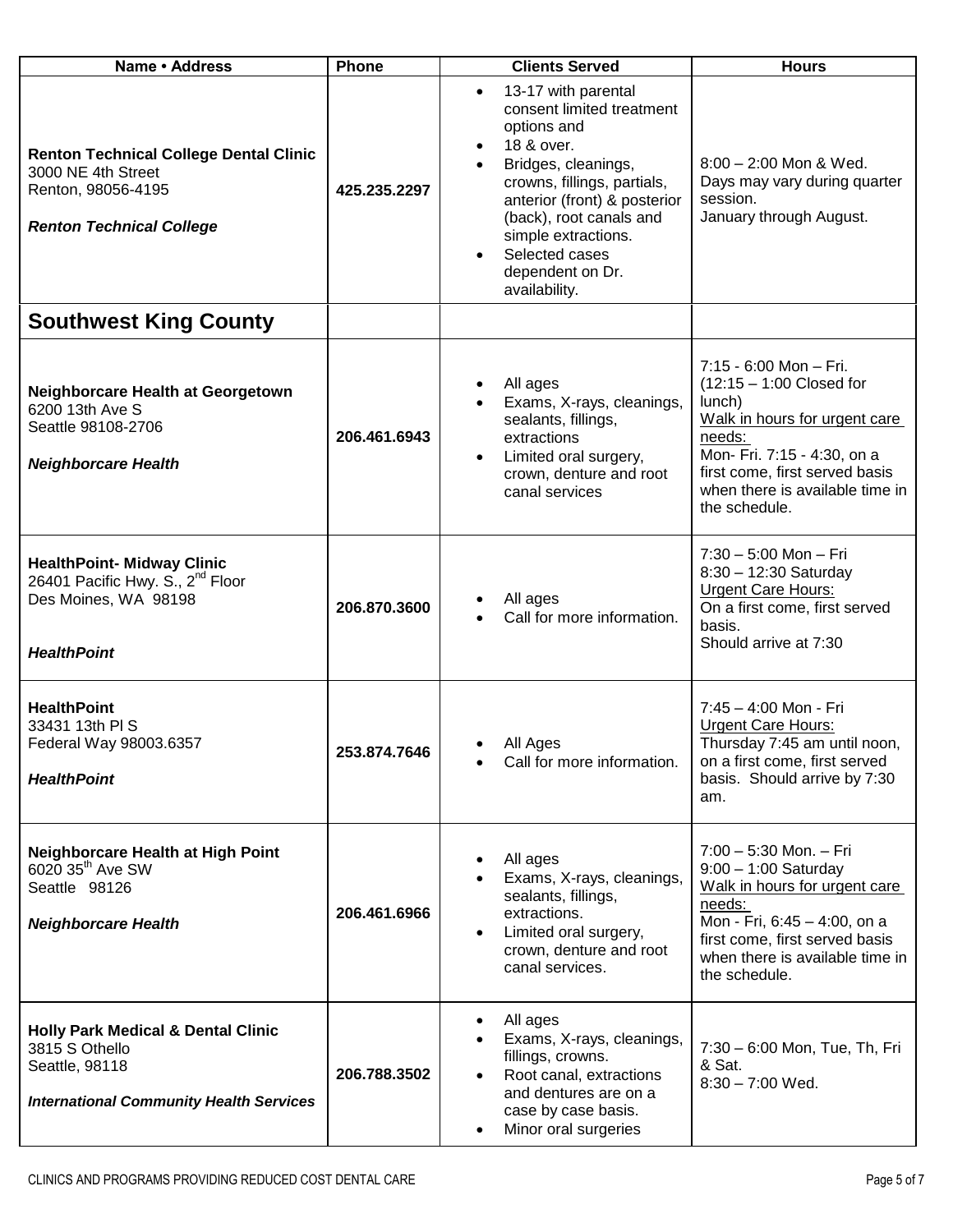| Name • Address                                                                                                                                                                                   | Phone        | <b>Clients Served</b>                                                                                                                                                                        | <b>Hours</b>                                                                                                                                    |
|--------------------------------------------------------------------------------------------------------------------------------------------------------------------------------------------------|--------------|----------------------------------------------------------------------------------------------------------------------------------------------------------------------------------------------|-------------------------------------------------------------------------------------------------------------------------------------------------|
| <b>Sea Mar Dental Clinic</b><br>18010 8 <sup>th</sup> Ave S, Ste 416<br><b>Burien, 98198</b><br>(located inside of the school)<br><b>Puget Sound Skill Center/Division</b><br>of Sea Mar Clinics | 206.631.7316 | <b>Children and Families</b><br>Dental exams/cleanings,<br>fluoride varnish &<br>sealants, space<br>maintainers, fillings, &<br>periodontal cleanings<br>Emergencies by<br>appointment only. | 8:00 - 5:00 Mon - Fri                                                                                                                           |
| Sea Mar<br>8915 14th Ave S, 2 <sup>nd</sup> Floor<br>Seattle 98108-4807<br><b>Seattle Community Health Center</b>                                                                                | 206.762.3263 | All ages<br>Emergencies.<br>Cleanings, exams, fillings<br>and simple extractions.                                                                                                            | 8:00 - 5:00 Mon - Fri<br>Pediatrics ONLY:<br>$8:00 - 5:00$ Saturdays                                                                            |
| Sea Mar - White Center Medical &<br><b>Dental Clinic</b><br>9650 15 <sup>th</sup> Ave SW, #100<br>Seattle 98106<br><b>Seattle Community Health Center</b>                                        | 206.965.1005 | Adult routine care and<br>$\bullet$<br>emergency care<br>Sliding fee scale<br>Pediatric exams,<br>preventive care and<br>limited orthodontic                                                 | $8:00 - 5:00$ Mon - Sat                                                                                                                         |
| Sea Mar - Federal Way Medical &<br><b>Dental Clinic</b><br>$31405 - 18^{th}$ Ave S.<br>Federal Way, 98003<br><b>Seattle Community Health Center</b>                                              | 253.681.6620 | Adult routine care and<br>$\bullet$<br>emergency care<br>Sliding fee scale<br>Pediatric exams,<br>preventive care and<br>limited orthodontic                                                 | 8:00 - 5:00 Mon - Fri.                                                                                                                          |
| Sea Mar - Des Moines Medical &<br><b>Dental Clinic</b><br>2781 S. 242 <sup>nd</sup> Street.<br>Des Moines, 98198<br><b>Seattle Community Health Center</b>                                       | 206.212.4520 | Adult routine care and<br>emergency care<br>Sliding fee scale<br>Pediatric exams,<br>preventive care and<br>limited orthodontic                                                              | 8:00 - 5:00 Mon - Sat.                                                                                                                          |
| <b>HealthPoint</b><br>13030 Military Rd S<br>Tukwila, WA 98168<br><b>HealthPoint</b>                                                                                                             | 206.839.3600 | All ages<br>Call for more information.                                                                                                                                                       | 7:15 - 5:30 Mon - Fri<br>7:45 - 12:15 Saturday<br><b>Urgent Care Hours:</b><br>On a first come, first served<br>basis.<br>Should arrive at 7:30 |